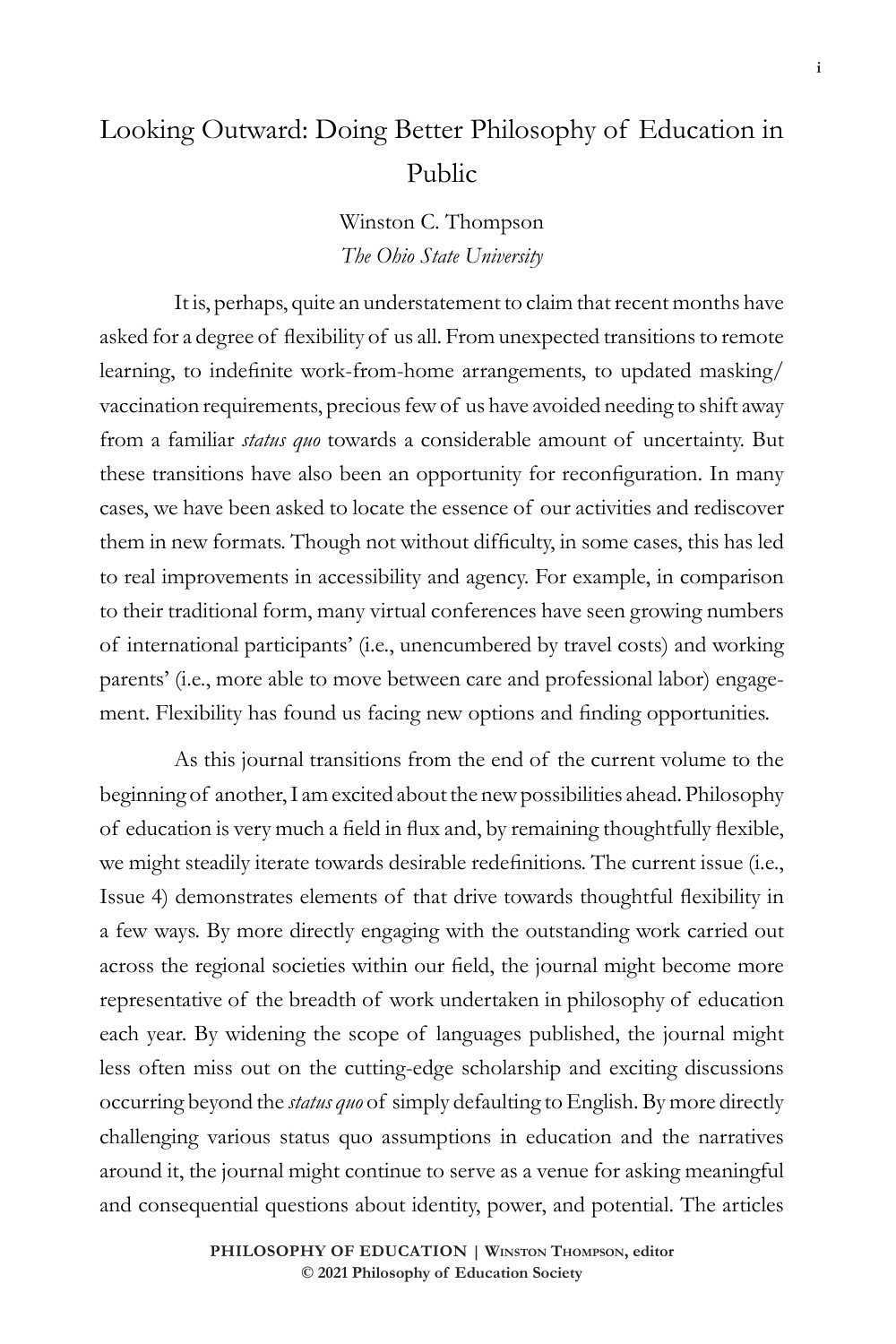and responses in the pages ahead suggest a field very much looking outward in an attempt to better engage public matters in the philosophy of education.

Heather Greenhalgh-Spencer provides a terrifically thoughtful analysis of online learning, focusing on online doctoral programs and the special dimensions of that space that deserve thoughtful attention as many institutions reconceive of themselves and their offerings. In this, Greenhalgh-Spencer analyzes "scholarly dispositions," carefully considering how these might be pursued within virtual locations. Henry Lara-Steidel responds to Greenhalgh-Spencer by extending the range of considerations to be foregrounded in thoughtfully designing online doctoral programs. Lara-Steidel points to elements of self-identity and community as educational outcomes worthy of pursuit.

Across a suite of articles and a response, Uzma Jamil, Shaireen Rasheed, and Shilpi Sinha invite the reader into an ongoing conversation about race, identity, and the core definitions of our academic spaces. Jamil asks probing questions of racialized systems of power in university spaces, asking the reader to consider how status quo expectations of academic work often perpetuate white norms—even if they do not explicitly invoke them. Rasheed investigates the trend of opposition to critical studies of race in educational contexts, asking how educators might ethically respond to these challenges without underserving the students and teachers already facing a silencing form of oppression. In response, Sinha ties these two articles together by demonstrating how both seek to push against the claims of objectivity and impartiality that mask forms of racialized power, privileging whiteness in educational spaces and practices. Drawing on DuBois and others, Sinha links these analyses of education to a broader analysis of the public political context.

From the Southeast Philosophy of Education Society, Austin Pickup asks the reader to engage with the fierce urgency of now in philosophy of education. By invoking these powerful words as drawn from Martin Luther King Jr., Pickup aims to reorient aspects of our field towards better engaging with the demands of justice and democracy that have emerged in ongoing public conversations. John Petrovic responds to this call with a patient exploration of